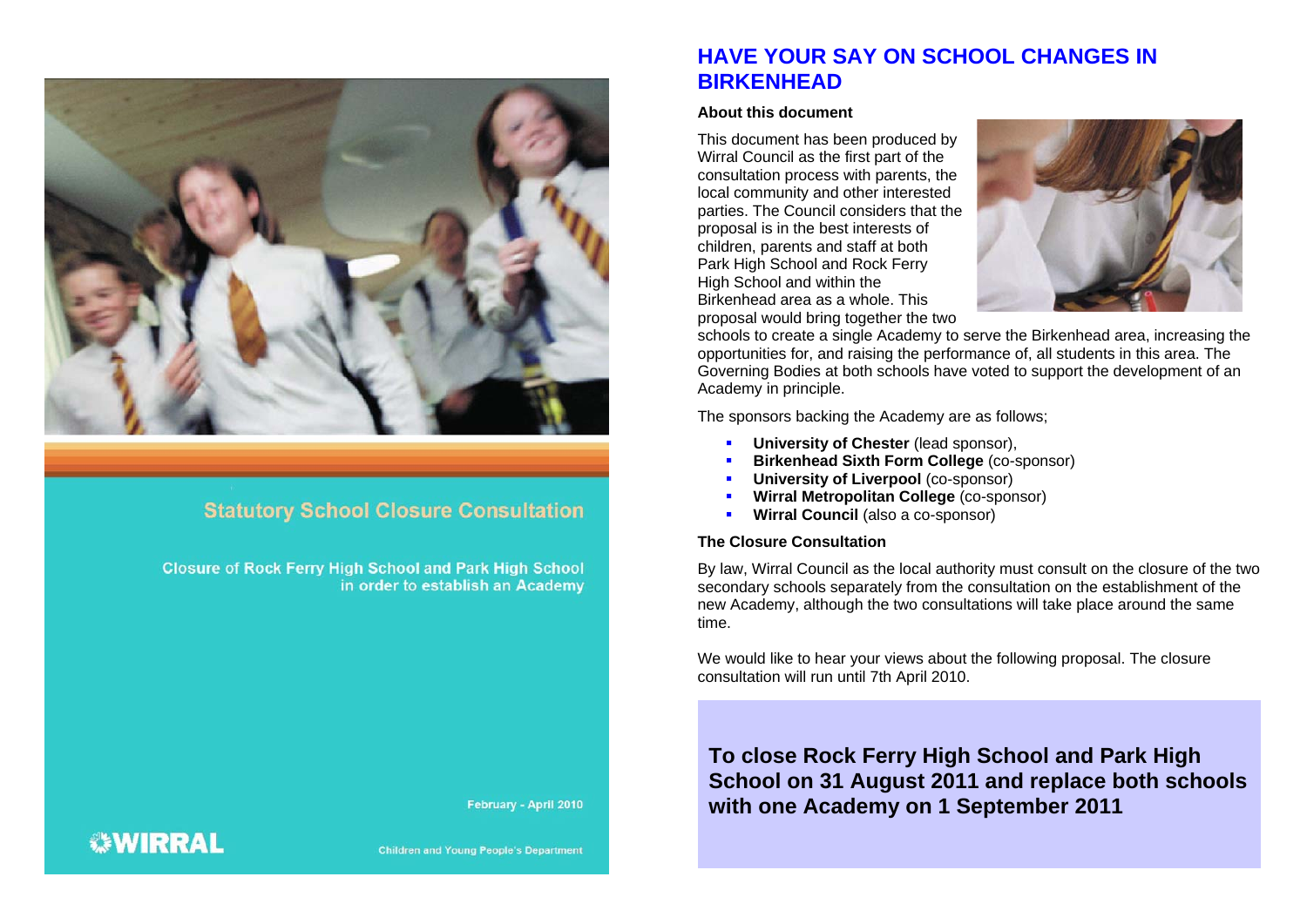### **ABOUT THE SCHOOLS**

#### **Rock Ferry High**

Rock Ferry High is a mixed community school for students aged 11-16. The number of students has been going down and in January 2009, it had 584 on roll. Forecasts show the numbers will continue to fall, remaining low over the next ten years.



The school was inspected by Ofsted in March 2008 when it was judged to be a good school. The percentage of students

achieving 5 or more GCSE passes including English and Maths has consistently been below 30% and the school is therefore in the government's National Challenge programme.

### **Park High**

Park High is a mixed community school for students aged 11-16. The number of students has been going down and in January 2009 it had 811 on roll. Forecasts



show the numbers will continue to fall, remaining low over the next ten years.

The school was inspected by Ofsted in January 2009 when it was judged to be a good school with outstanding features. The percentage of students achieving 5 or more GCSE passes including English and Maths has consistently been below 30% and the school is therefore in the government's National Challenge programme.

### **ABOUT THE PROPOSAL**

#### **Why close these two schools and replace them with an academy?**

Following the Secondary Places Review in 2008/2009, the Council has worked with the sponsors to develop a transformational vision for learning and raising educational attainment in this area. Although both schools have been judged to be good schools by Ofsted and have done good work within their specialisms, GCSE results at the two schools mean that they are among the lowest performing schools in the country. Other equally deprived areas in the country have shown that it is possible to achieve better results for pupils.

In addition, there are not enough pupils to keep two secondary schools going. There are already more than 1000 empty pupil places in Rock Ferry High and Park High Schools. The Council has to address this so that resources are not wasted and all pupils get a good education.

The Council is supporting the creation of an Academy to replace Rock Ferry High and Park High, with strong educational sponsors who have the extra skills and resources to support the Academy in the long run. We believe this is a powerful combination of sponsors with a range of relevant experience, skills and expertise. If the proposals are approved, then these sponsors would be responsible for

running the academy. The Academy, working with the sponsors and other local partners, will provide a full range of courses to meet students' academic and vocational aspirations. The Academy would specialise in Applied Learning with a focus on Science and Technology and Health and Social Care.

The proposed new Academy would have around 1100 students initially, gradually decreasing to around 750 pupils. This is the same size as Prenton High School for Girls. The sponsors will put in place a structure and organisation that will ensure the friendly and caring atmosphere associated with smaller schools.

### **What are the benefits?**

We believe some of the advantages the new academy would offer include:

- **Providing long term, sustainable high quality secondary education for** Birkenhead's children
- $\mathbf{u}$  . Generating significant support from the sponsor team who have a wide range of expertise in higher and further education
- $\blacksquare$ Refurbished buildings within 2 to 3 years
- г New ways of learning for young people to achieve their maximum potential
- **Specialism in Applied Learning focusing on Science and Technology** and Health and Social Care
- г Improving educational opportunities for pupils of all backgrounds with a major focus on literacy and numeracy
- $\blacksquare$ New improved facilities for pupils with special educational needs
- $\blacksquare$  Latest information and communication technologies to equip students for the 21st century
- $\mathbf{H}^{\text{max}}$ Enhancing the range of specialist provision in secondary schools
- г A wider range of services and facilities to be made available to the community
- $\mathbf{u}$  . • Removing surplus capacity from secondary schools

### **Why can't we keep the schools as they are?**

This is not a viable option.

Pupil numbers are already falling and will continue to fall for years to come. This

is important because the budget a school receives is based largely on the number of pupils on roll. As the school roll falls, the budget shrinks and schools have to make difficult decisions about staffing levels and curriculum delivery.

The proposal will address the falling roll by merging the two schools into a single Academy ensuring that secondary provision in the area remains sustainable for the future whilst delivering the highest quality of teaching and learning in premises fit for the 21 Century. st

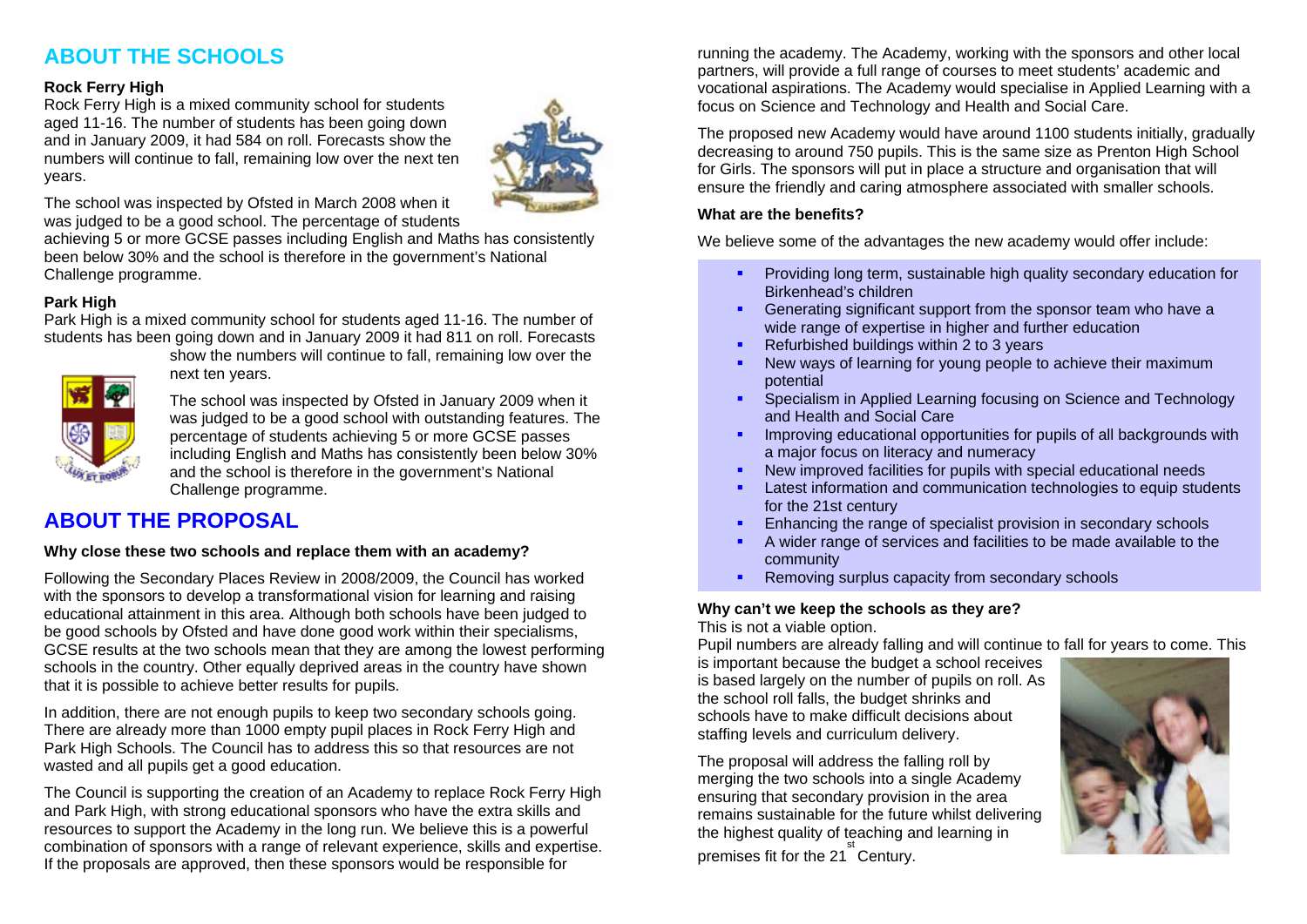### **What about other options?**

Other options have been considered.

We could re-organise the two schools by closing one of them and keeping the other school open, possibly as a Trust school, but then we would not receive the additional Academy programme funding to refurbish the remaining school.

You may be aware that an alternative option under consideration was to close three schools, and to open two Academies – one Mixed and one for Boys only. Following initial consultation with sponsors, schools, governing bodies and community groups, this option was replaced by the current proposal which establishes a Mixed Academy to replace two schools.

#### **What are the sponsors proposing?**

The sponsor team are consulting separately about their proposal, which they will set out in a separate consultation document. You should read this carefully to understand what they are proposing and, if you wish to comment, fill in their questionnaire. The sponsors website, www.proposeduab.co.uk will be live soon, or call 020 7924 5109 for more information.

The Expression of Interest drawn up by the Sponsors is available on-line now at www.wirral-mbc.gov.uk/primaryplaces/secondaryreview.

#### **If the schools close, what would this mean for the existing students in the two schools?**

All students on the roll of both schools would be entitled to an automatic place at the Academy from 1<sup>st</sup> September 2011.

The Sanderling Unit, a Local Authority funded unit for pupils with statements of special educational needs, which is currently sited at Rock Ferry High School, will be replaced by funded provision at the new Academy.



Transition arrangements will aim to ensure the move from two schools into one is as smooth as possible for everyone concerned.

### **If the schools close what would this mean for parents and pupils in local primary schools?**

The admission criteria for the Academy will be the standard rules for admission to Wirral maintained community secondary schools. Pupils will not be selected by ability or faith. Anyone can apply for a place at the Academy.

1. Pupils due to transfer in Y7 to Rock Ferry High or Park High Schools in September 2010, would do so in the usual way.

2. In Autumn 2010, parents will be selecting the secondary schools they want their Y6 children to attend in September 2011, and the new Academy will be one of the options available.

### **If Rock Ferry High and Park High Schools close what will happen to the staff?**

A full consultation process will be undertaken with staff and their professional representatives throughout the development of the proposals for the Academy. It is hoped that the majority of staff would transfer to the new Academy under the Transfer of Undertakings Protection of Employment (TUPE) regulations.

The effect of the TUPE regulations is to preserve the continuity of employment and terms of conditions of those employees who are transferred to a new



employer.

Sponsors recognise that continuity with excellent teachers and support staff is a decisive factor in a successful school and will actively work to achieve this as a priority in the development of the Academy.

#### **What would happen to the Rock Ferry site?**

The Rock Ferry site is owned by the Council. There are no plans or planning applications in relation to the Rock Ferry site. Decisions about the

future of sites no longer required for school use are only made after all the educational decisions have been finalised.

### **Is the closure date for the schools fixed?**

The closure date for the two schools is linked to the establishment date of the Academy. There are benefits to carrying out changes to school organisation at the natural end of an academic year. However, if during the Sponsors Academy consultation there is a strong view that the Academy should open on a different date, the closure date for the existing schools would be adjusted to match.

We would appreciate your views on the proposed opening date for the new Academy.

### **What happens next?**

The result of this consultation will be reported to Wirral Council Cabinet later this year. Cabinet will make a decision whether or not the two schools should close in order for an Academy to open. The Council will also consider any other options raised during the consultation.

If Cabinet's decision is to go ahead with the closures, statutory notices would be published in the local newspaper and at the schools. This is followed by a six week representation period during which any objections or comments in relation to the proposal can be sent to the Council.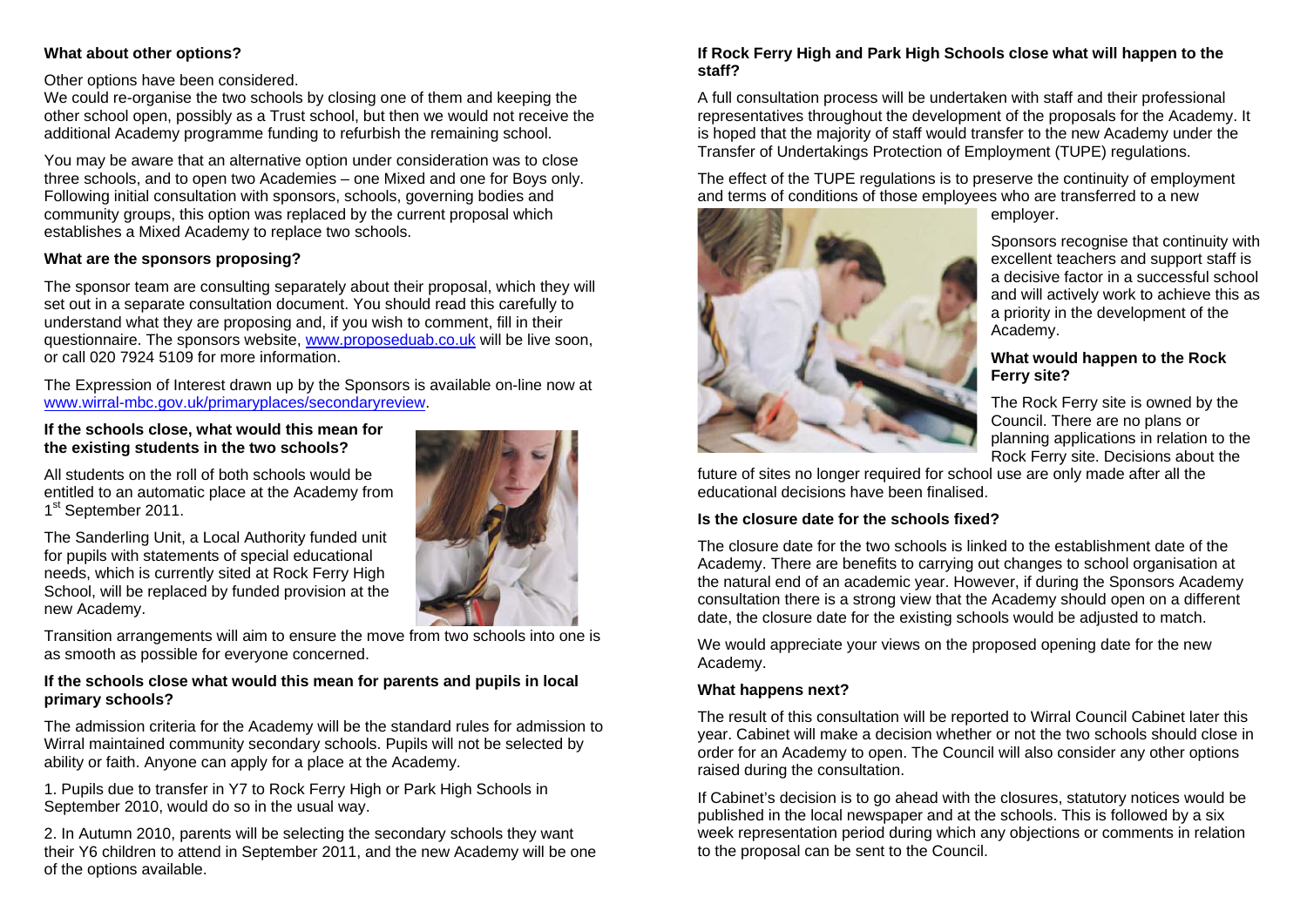At the end of the notice period, the closure proposals would be referred to the Cabinet. The Cabinet would see all responses received and decide whether to approve the proposals to close the schools in order to make way for the new academy.

The final decision about whether the academy goes ahead is made by the Secretary of State and the Schools Adjudicator. If the Academy does not go ahead, the schools would remain High Schools for the time being while further consultation takes place about the future of secondary education in Birkenhead.

### **CONSULTATION TIMELINE**

| <b>Consultation begins</b>                                                                                       | Wednesday 24th February 2010     |
|------------------------------------------------------------------------------------------------------------------|----------------------------------|
| Park High parents/carers meeting                                                                                 | 7pm, 9 <sup>th</sup> March 2010  |
| Rock Ferry High parents/carers meeting                                                                           | 7pm, 11 <sup>th</sup> March 2010 |
| <b>Consultation ends</b>                                                                                         | <b>Wednesday 7th April 2010</b>  |
| Report to Wirral Cabinet to consider<br>consultation outcomes and decide<br>whether to proceed to the next stage | May 2010                         |
| If approved, public notices published for<br>the closure of existing schools                                     | June 2010                        |
| Report to Wirral Cabinet for a decision<br>whether or not to close existing schools                              | September 2010                   |
| If approved, Funding Agreement signed<br>by all sponsors                                                         | September 2010                   |
| Development of Academy<br>implementation programme                                                               | September 2010 to September 2011 |
| Academy opens                                                                                                    | 1 <sup>st</sup> September 2011   |

**Note: Timeline dates for post-consultation events are given as a guide only and may be subject to change.** 

### **The final decision is likely to be taken by Autumn 2010.**

### **HAVING YOUR SAY**

### **If you want more information**

Find out more by going to:www.wirral-mbc.gov.uk/primaryplaces/secondaryreview

Otherwise, if you have any queries or you need copies in a different format such

as **and all arge print** or in a different language, you can contact the Secondary Places Review team by phone on 0151 666 4351 or by email at secondaryplaces@wirral.gov.uk

### **Consultation events**

These events are about the closure of the two schools. The Academy lead sponsor will also attend. This means that you will be able to hear about the proposal to close Park High and Rock Ferry High in order to open the new Academy, and the exciting proposal that is being developed for the Academy.

| School                 | Date                                       |
|------------------------|--------------------------------------------|
| Park High School       | 7pm, Tuesday, 9 <sup>th</sup> March 2010   |
| Rock Ferry High School | 7pm, Thursday, 11 <sup>th</sup> March 2010 |

The meeting is an opportunity for parents, staff, governors and other people directly related to the school to have their views heard and noted by senior staff from the Department of Children's Services and the Council's Cabinet Member for Children's Services and Lifelong Learning.

People associated with other local schools, and members of the public who want to, can write in with their views. **Anyone who wants to can write and say what they think.**

### **HOW TO RESPOND**

What do you think? Please make sure your response is received by **Wednesday 7th April 2010** 

You can write on your own, or you can join together with other people to write a joint letter. The address is on the back of this leaflet.

Your comments can be sent by post, through the two schools, or by e-mail. If you find it helpful you can complete and return the **feedback form** on the next page. There is also a feedback form on the Consultation website:

#### www.wirral-mbc.gov.uk/primaryplaces/secondaryreview

Let us know what aspects you support and if there are any areas which particularly concern you.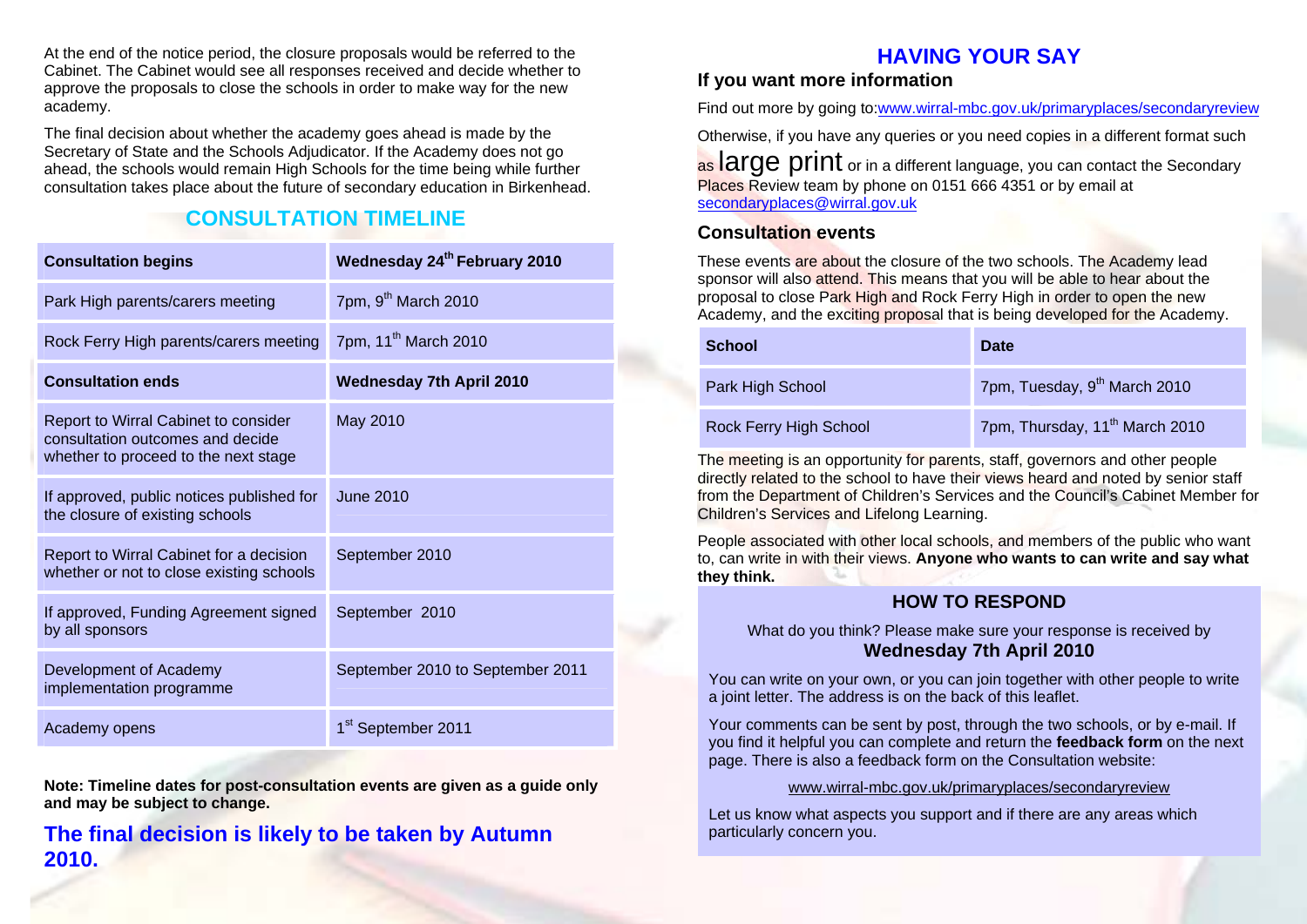### **Closure of Rock Ferry High and Park High Schools Consultation Feedback Form**

Please let us know the main relationships you have with the school(s) by putting a tick in the appropriate box or boxes. You might be a parent and a member of staff, for example.

| <b>School</b>                | <b>Parent</b> | <b>Staff</b> | Governor | Other person |
|------------------------------|---------------|--------------|----------|--------------|
| Park High                    |               |              |          |              |
| Rock Ferry High              |               |              |          |              |
| Other (please say which one) |               |              |          |              |

**Do you agree with the proposal to close both schools and replace them with an Academy?** Tick one box only. Yes  $\Box$  No  $\Box$  Undecided  $\Box$ 

#### **Comments**

Please use this space for your comments. You can write more on another sheet if you need to.

*Continued…* 

Please tell us your name and address, postcode and e-mail address if you have one. We will not use your personal information for anything other than this consultation.

Name:

| Address:   |         |
|------------|---------|
| Postcode:  |         |
| Telephone: | e-mail: |

Please note: In order to ensure that this process is fully open and transparent, other people will be able to read all the responses to this consultation.

| Address: | Secondary Places Review - Closure Proposals |
|----------|---------------------------------------------|
|          | Director of Children's Services             |
|          | <b>Hamilton Building</b>                    |
|          | <b>Conway Street</b>                        |
|          | <b>Birkenhead</b>                           |
|          | CH41 4FD                                    |
| E-mail   | secondaryplaces@wirral.gov.uk               |

Make sure your response is received by:

### **WEDNESDAY 7th APRIL 2010**

*Continued overleaf…* 

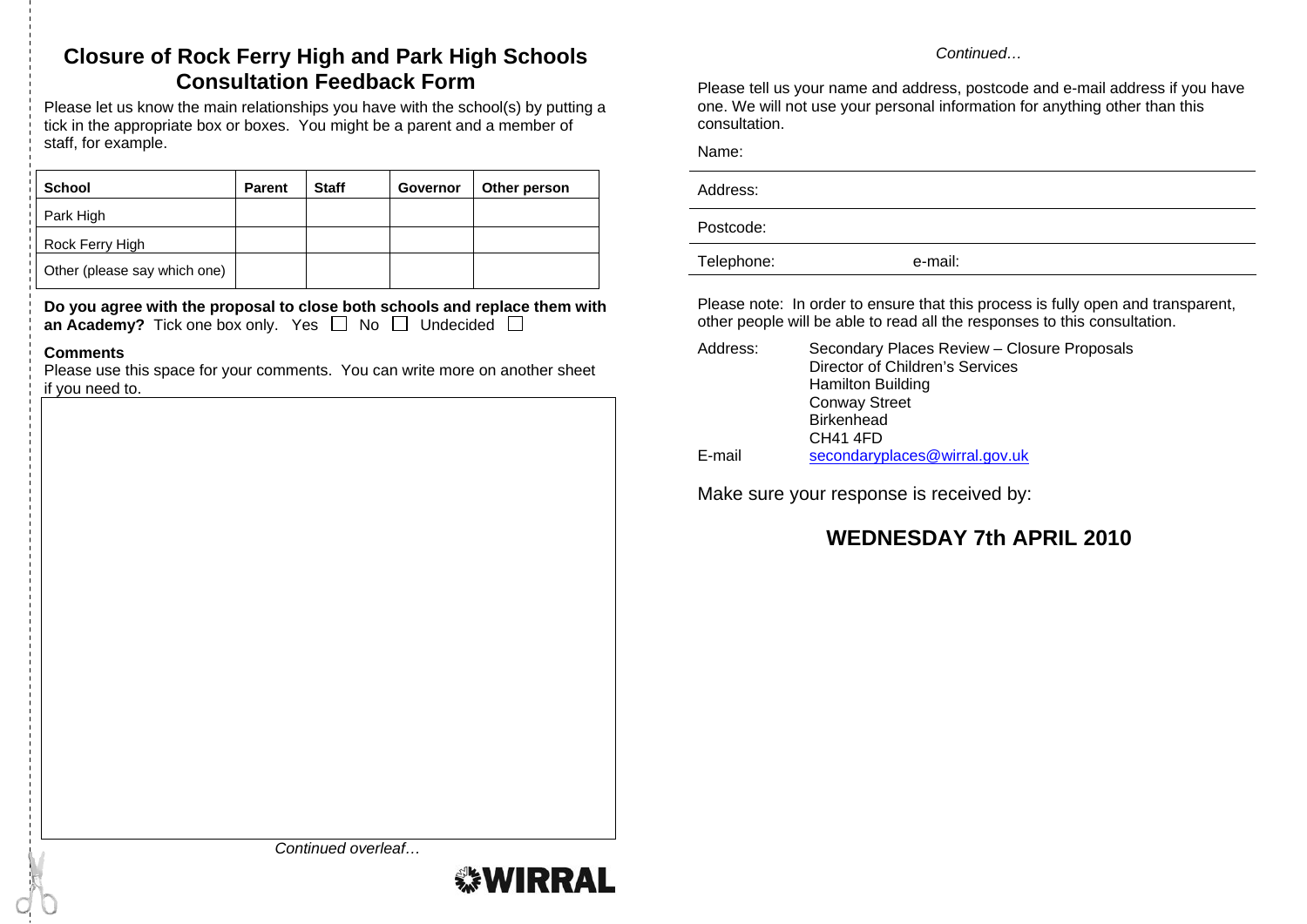

**Children and Young People's Department** 

Howard Cooper *Director* 

Hamilton Building Conway Street Birkenhead, Wirral, Merseyside CH41 4FD Telephone: 0151- 666-2000 Direct Line: 0151 666 +ext Fax: 0151-666- 4207 Email: children@wirral.gov.uk

to Parents of pupils in Years 4, 5 and 6 date 24th February 2010 your ref my ref SRPh1/Consultation/SGAcademy0210Parents tel ext 4351 **please ask for** Sally Gibbs

### Dear Parent/Carer

Following a recent review of secondary schools, an Expression of Interest has been drawn up to establish an Academy school in Birkenhead. In order to open the Academy, Rock Ferry High School and Park High School would close. The Council is asking for your views on the closure of the two schools.

### **About the Academy**

The Expression of Interest says:

- The Academy would be sponsored by the University of Chester, with Birkenhead 6<sup>th</sup> Form College, Wirral Met, the University of Liverpool and Wirral Council as cosponsors.
- The Academy would be for boys and girls aged 11 to 16
- **The Academy would specialise in Applied Learning with a focus on Science and** Technology and Health and Social Care.
- The Academy would open in September 2011
- Pupils on roll at Park High and Rock Ferry High would automatically transfer to the Academy when it opens
- Admission to the Academy would follow the Council's standard admission policy there will be no selection (an Academy is not a Grammar school)

There will be a lot more detailed discussion about how the Academy will operate in the next few months. This is called the Feasibility stage. The Sponsors of the Academy will hold their own consultation about the Academy later this term.

### **Why an Academy?**

Although Ofsted says both Park High and Rock Ferry High are good schools and have done good work within their specialisms, GCSE results mean that they are among the lowest performing schools in the country. Other equally deprived areas in the country have shown that it is possible to achieve better results for pupils.

The Council is supporting the creation of an Academy to replace Rock Ferry High and Park High, with strong educational sponsors who have the extra skills and resources to support the Academy in the long run. If the proposals are approved, then these sponsors would run the Academy. The



**Community Legal Services** 2003-2004 Transforming Secondary Education Child & Adolescent Mental Health Services 2006-2007 Positive Youth Engagement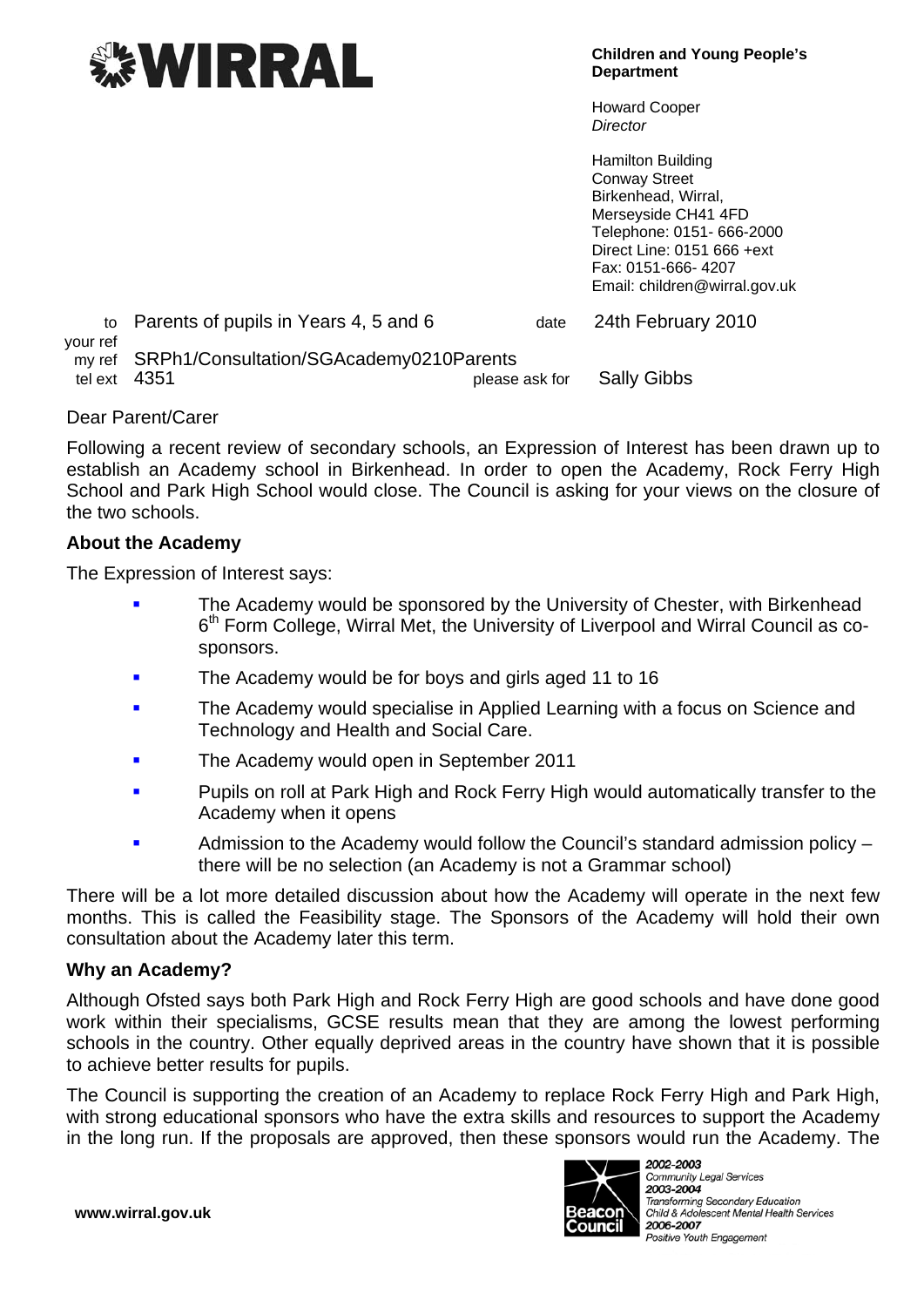Academy would provide a full range of courses to meet students' academic and vocational aspirations.

Also, there are not enough pupils to keep two secondary schools going. There are already more than 1000 empty pupil places in Rock Ferry High and Park High Schools. The Council has to address this so that resources are not wasted and all Wirral pupils get a good education.

This proposal would bring together the two schools to create a single Academy to serve the Birkenhead area, increasing the opportunities for, and raising the performance of, all students in this area. The Governing Bodies at both schools have voted to support the development of an Academy in principle.

### **The Consultation**

The Council would like to hear your views about the following proposal.

**To close Rock Ferry High School and Park High School on 31 August 2011 and replace both schools with one Academy on 1 September 2011** 

Consultation meetings for parents, staff, governors and other interested parties will take place at

### **Park High School on Tuesday 9th March 2010 at 7pm**

**and at** 

### **Rock Ferry High School on Thursday 11th March 2010 at 7pm**

Although this consultation is about the **closure of the two schools**, the University of Chester will attend these meetings as Lead Sponsor to explain more about the Academy.

### **Finding out more**

The closure consultation document is available to view:

- On-line at [www.wirral-mbc.gov.uk/PrimaryPlaces/SecondaryConsultation.asp](http://www.wirral-mbc.gov.uk/PrimaryPlaces/SecondaryConsultation.asp)
- at **your school**
- at local libraries and community centres

If you would like your own copy of the consultation document, please e-mail secondaryplaces@wirral.gov.uk, or call the number at the top of this letter and give your address details.

### **Having your say**

If you want to write in, you can hand your comments in at your school, or by post to:

Secondary Places Review – Closure Proposals Director of Children's Services Hamilton Building, Conway Street, Birkenhead, CH41 4FD

**or** via e-mail to secondaryplaces@wirral.gov.uk

### All comments must be received by WEDNESDAY 7<sup>th</sup> APRIL 2010

It is important to remember that a final decision has NOT been made. All opinions received either in writing or at the meetings will be taken into account before a decision is made. Your views are important to us; please take this opportunity to have your say.

Yours sincerely

illus Coper

pp Howard Cooper Director of Children's Services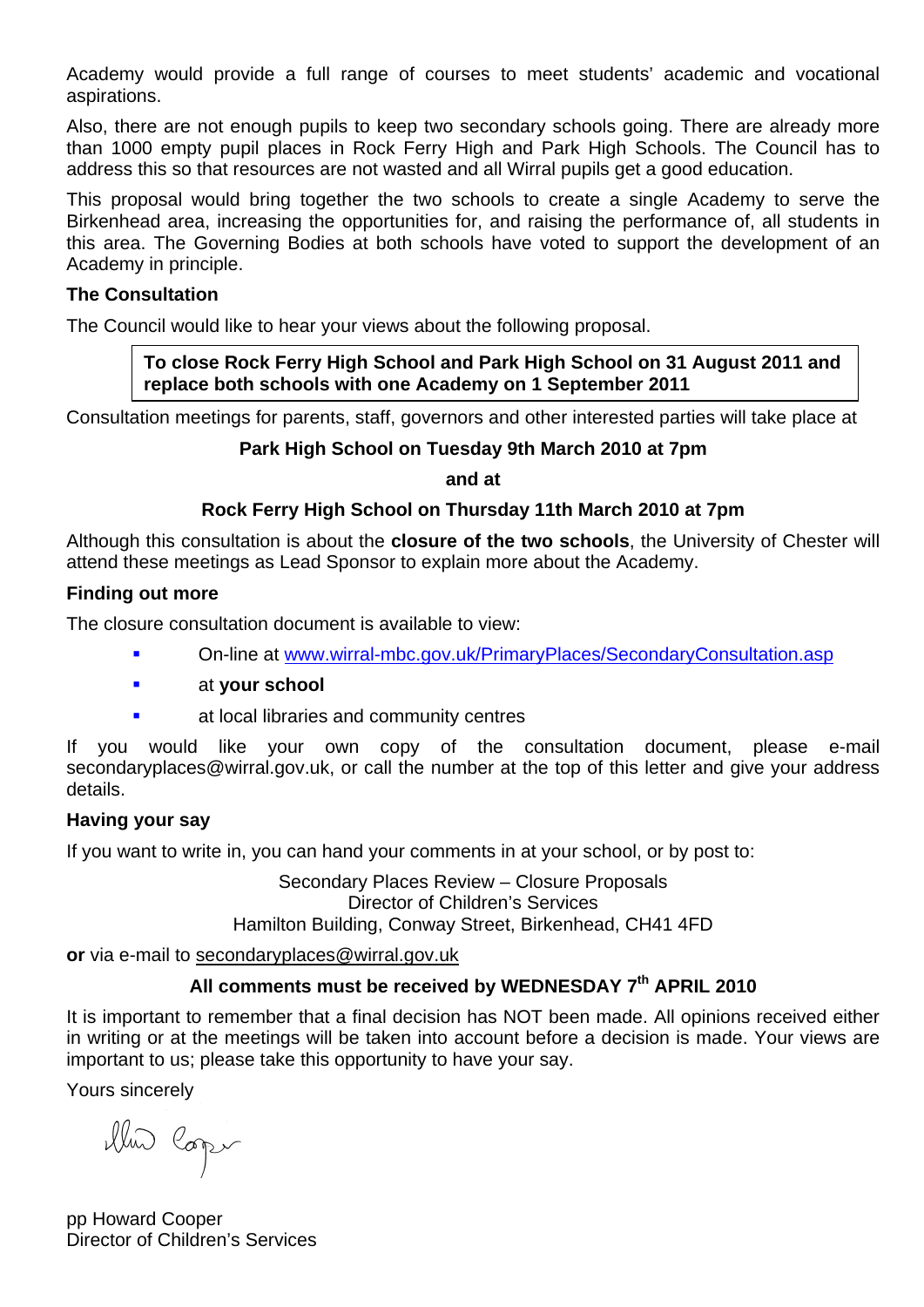# *EWIRRAL*

**Children and Young People's Department** 

Howard Cooper *Director* 

Hamilton Building Conway Street Birkenhead, Wirral, Merseyside CH41 4FD Telephone: 0151- 606-2000 Direct Line: 0151 666 +ext Fax: 0151-666- 4207 Email: children@wirral.gov.uk

to Parent/Carer consultees date 5<sup>th</sup> March 2010

your ref

 my ref SRPh1/Consultation/SGAcademy0310Reminder tel ext 4351 please ask for Sally Gibbs

Dear Parent/Carer

### **PROPOSAL TO CLOSE ROCK FERRY HIGH AND PARK HIGH IN ORDER TO OPEN AN ACADEMY**

The Council recently began a consultation on the proposal to close Park High and Rock Ferry High Schools in order to establish an Academy school in Birkenhead. Several people have since asked for more information about the proposal. This letter gives more information about **the review**, about **the Academy**, about **standards**, and also has a reminder about the upcoming consultation **meeting dates**.

### **THE REVIEW**

The Council began to review Wirral's secondary school provision in 2008. This is because pupil numbers were already falling and will continue to fall for years to come. This is important because the budget a school receives is based largely on the number of pupils on roll. As the school roll falls, the budget shrinks and schools have to make difficult decisions about staffing levels and curriculum delivery.

The proposal addresses the falling roll and surplus places by merging the two schools into a single Academy ensuring that secondary provision in the area is sustainable for the future whilst delivering the highest quality of teaching and learning in premises fit for the 21st Century.

### **BUILDING AMBITION AND ASPIRATION**

The Council is supporting the creation of an Academy in the Birkenhead area to bring together Rock Ferry High and Park High Schools as a single school with strong educational sponsors who have the extra skills and resources to support the Academy in the long run. If the proposals are approved, then these sponsors would run the Academy. The Academy would provide a full range of courses to meet students' academic and vocational aspirations, increasing opportunities and raising the performance of all students.

Opening an Academy would also allow the Council to access £250 million of funding for "Building Schools for the Future" earlier than originally planned. This funding would potentially benefit every secondary age pupil in mainstream and special schools across Wirral through rebuilding or refurbishing school buildings.



**Community Legal Services** 2003-2004 Transforming Secondary Education Child & Adolescent Mental Health Services 2006-2007 Positive Youth Engagement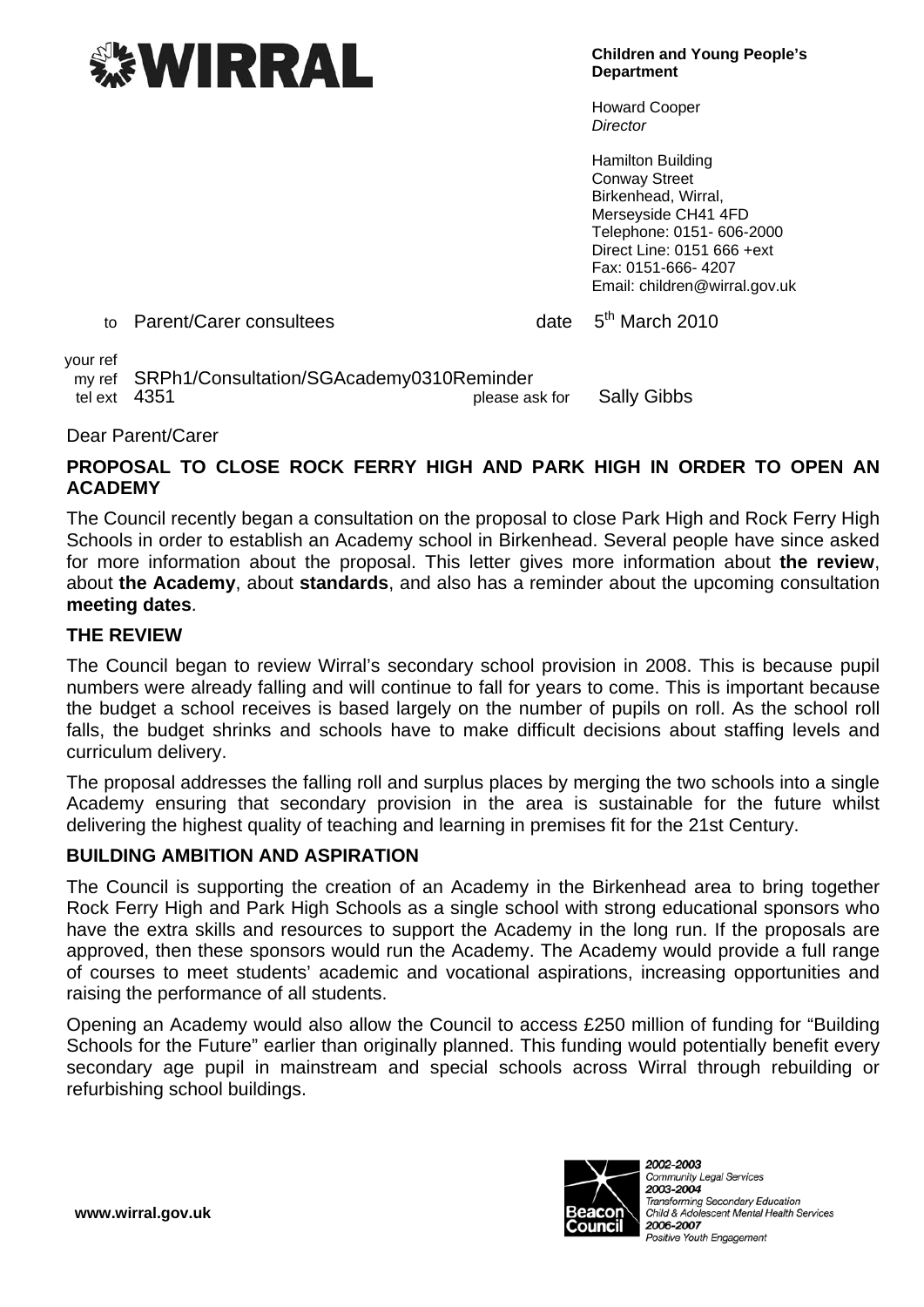### **ABOUT THE ACADEMY**

The Expression of Interest says:

- The Academy would be sponsored by the University of Chester, with Birkenhead 6<sup>th</sup> Form College, Wirral Met, the University of Liverpool and Wirral Council as cosponsors.
- The Academy would be for boys and girls aged 11 to 16
- The Academy would specialise in Applied Learning with a focus on Science and Technology and Health and Social Care.
- The Academy would open in September 2011
- Pupils on roll at Park High and Rock Ferry High would automatically transfer to the Academy when it opens
- Admission to the Academy would follow the Council's standard admission policy there will be no selection (an Academy is not a Grammar school)

### **STANDARDS**

### **Contextual Value Added (CVA)**

This is a measure of how much progress pupils make at a school, compared with similar pupils in other schools. It takes into account various background factors – not just how well pupils have achieved at Key Stage 2 (Y6 SATS), but whether they are boys or girls, whether they have special educational needs, the level of deprivation in the area and so on.

In the last three years CVA scores show that pupils in both schools made at least the expected rate of progress, with pupils at Park High (2007, 2008) and Rock Ferry High (2008, 2009) making significantly more progress than similar pupils in other schools.

### **National Challenge**

The Government says that at least 30% of the pupils at every school in the country should get 5 or more GCSEs at grade A\* to C, including English and Maths. Schools that don't meet this target are called "National Challenge" schools and can get additional assistance to help them reach the target. Both Park High School and Rock Ferry High School are "National Challenge" schools. Although both schools remain below the target in 2009, the GCSE results show a year on year improvement.

### **Ofsted**

Ofsted last inspected Rock Ferry High School in March 2008. This is taken from Ofsted's report.

"Rock Ferry High School is a good school providing high quality education and care. It provides an inclusive and attractive learning environment where all pupils are able to flourish in a happy, family, community atmosphere based on mutual respect and excellent relationships…The personal development and well-being of pupils is outstanding…The school provides its pupils with an outstanding curriculum."

Ofsted last inspected Park High School in January 2009. This is taken from Ofsted's report. "This is a good school in which the quality of care, guidance and support is outstanding. The school has made very good progress since the last inspection because effective and purposeful leadership is driving the school forward strongly…The relentless focus on improvement and rapidly rising standards mean that the school has outstanding capacity to improve even further....The school uses its extensive links with outside agencies outstandingly well."

The full reports are available from the school, or on-line from www.ofsted.gov.uk.